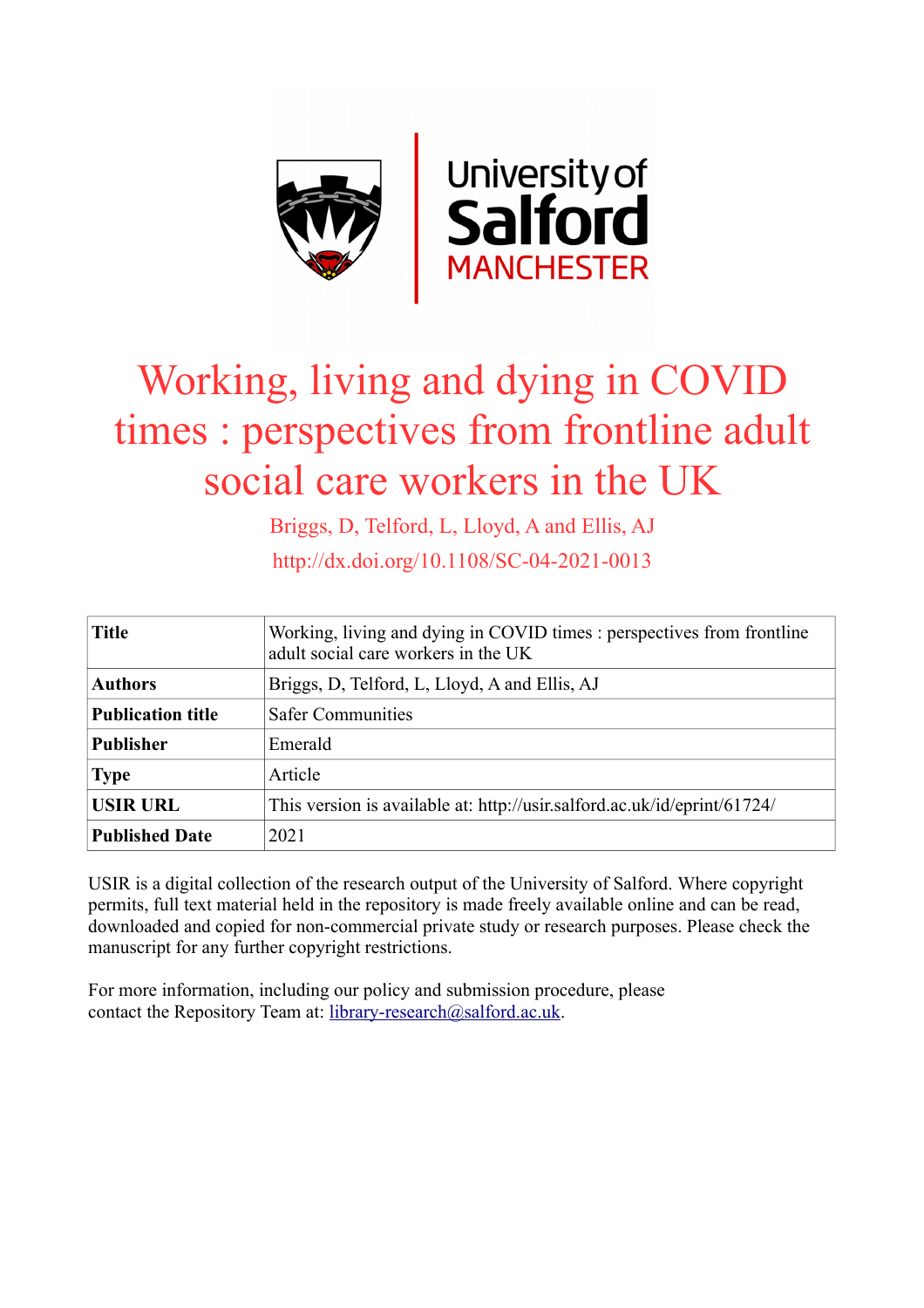## **Working, living, and dying in Covid times: Perspectives from frontline residential adult social care workers in the UK**

## **Abstract**

## **Purpose**

This article's core purpose is to explore 15 UK care workers' experiences during the Covid-19 pandemic.

## **Design/methodology/approach**

The paper's 15 open-ended interviews with adult social care workers are complemented by digital ethnography in Covid-19 social media forums. This dataset is taken from a global mixed-methods study, involving over 2,000 participants from 59 different countries.

## **Findings**

Workers reported a lack of planning, guidance and basic provisions including Personal Protective Equipment (PPE). Work intensification brought stress, workload pressure and mental health problems. Family difficulties and challenges of living through the pandemic, often related to government restrictions, intensified these working conditions with precarious living arrangements. The workers also relayed a myriad challenges for their residents in which, the circumstances appear to have exacerbated dementia and general health problems including dehydration, delirium and loneliness. While Covid-19 was seen as partially responsible for resident deaths, the sudden disruptions to daily life and prohibitions on family visits were identified as additional contributing factors in rapid and sudden decline.

## **Originality**

The article offers revealing insights from frontline care home workers and thus provides an *empirical snapshot* during this unique phase in recent history. It also builds upon the preliminary/emerging qualitative research evidence on how the Covid-19 pandemic impacted care homes, care workers and the residents.

## **Research limitations**

While the paper's sample cohort is small, given the significance of Covid-19 at this present time the findings shed important light on the care home experience as well as act as a baseline for future study.

## **Social implications**

Care homes bore the brunt of illness and death during the first and second Covid-19 waves in the UK and many of the problems identified here have still yet to be actioned by the government. As we approach the summer months, an urgent review is required of what happened in care homes and this paper, we feel, could act as some part of that evidence gathering.

**Keywords:** Adult care home, Covid-19 pandemic, austerity, adult social care workers, death, dying.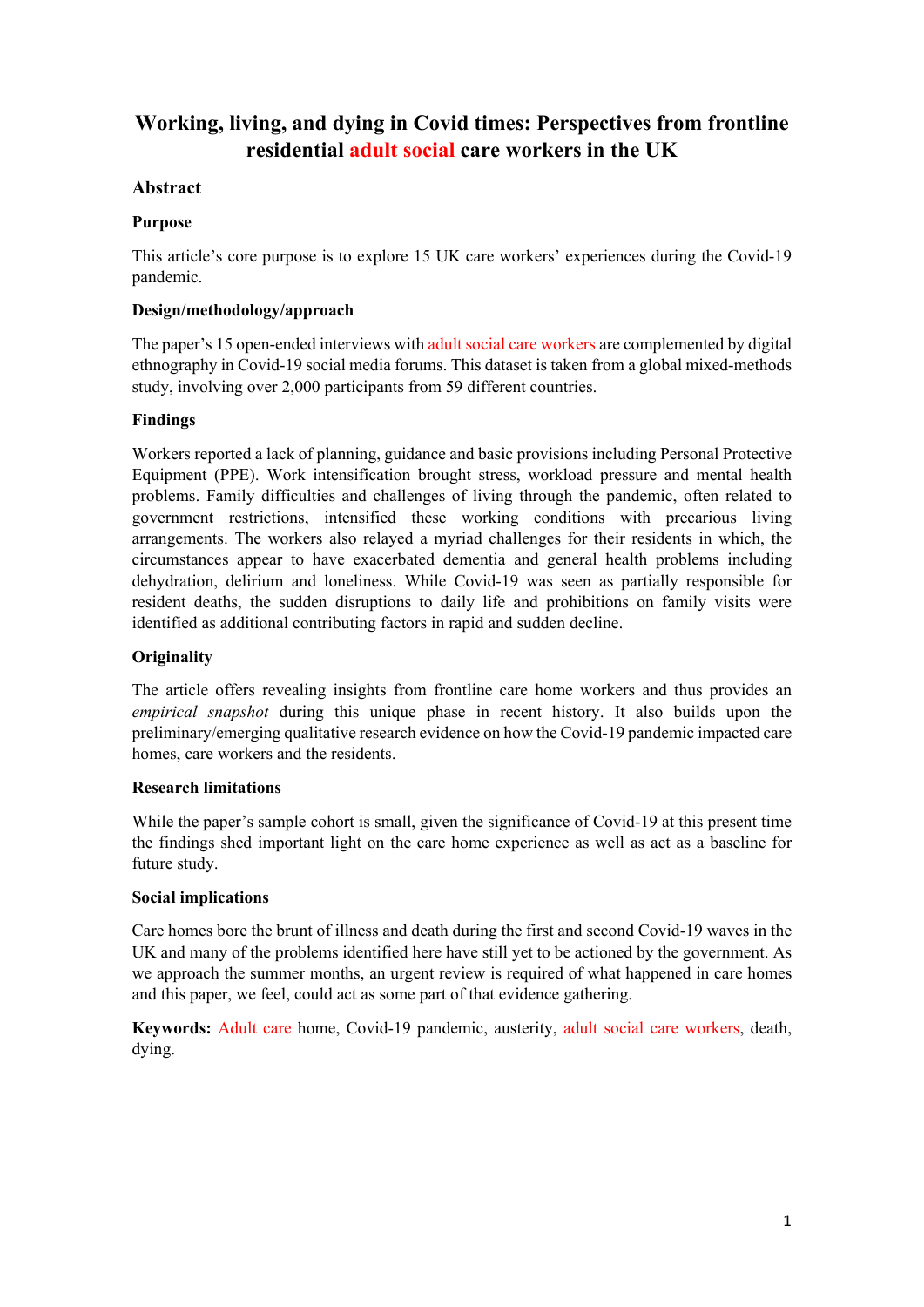#### **Introduction**

The unanticipated and rapid spread of Covid-19 around the world in early 2020 compelled governments to implement public health measures in an attempt to curb infection rates and excess mortalities. While lockdowns, social distancing, curfews, and mask wearing seemed to be confined to the world of science fiction (Žižek, 2021), they quickly became a 'new normal' that many societies, including in the UK, implemented. Initially, governments argued these measures were partially enacted to ensure healthcare facilities, such as primary care and hospitals, were not overloaded with Covid-19 patients. However, questions regarding why healthcare systems were unprepared to deal with these challenges were not given much consideration in both mainstream media and political discussion. Rather, a concerted effort was made to alert the public to the very real risks posed by Covid-19, and to urge them to comply with public health measures to quell and control the transmission of the virus.

In the UK, the core governmental messaging was *"stay at home, save lives, protect the NHS"* and resulting campaigns also emerged such as the *"clap for carers"* initiative (Wood and Skeggs, 2020). The latter involved members of the public standing outside their houses at 8pm, making a *collective salute* to people working on the pandemic's frontline (Briggs et al., 2020). While this was initially directed towards NHS doctors and nurses and other related hospital/medical staff, its remit was widened to include adult social health care workers. Notwithstanding, staff working in care home residencies also deserved recognition, as they too were charged with saving lives. Given the elderly are the most vulnerable to respiratory illnesses (Oliver, 2020), as the UK braced itself for the virus, pledges were made by Prime Minister Boris Johnson along with various governmental health officials to ensure that elderly care home residents were appropriately shielded and protected (Daly, 2020).

Such pledges, however, did not manifest in the initial period or the Covid-19 'first wave' as basic public health protocols remained absent from care home strategy (Daly, 2020). Numerous commentaries and studies have since emerged highlighting inadequate governmental organisation and mobilisation of the care sector to limit the potential harm and death of elderly residents in both care homes and end-of-life care facilities (Amnesty International, 2020; Devi et al., 2020; Gordon et al., 2020; Henegan and Jefferson, 2020; McGilton et al., 2020). However, to date there is a dearth of qualitative accounts from frontline workers about what happened in care homes throughout the pandemic (for an exception see: Nyashanu, et al 2020).

Therefore, this paper explores some of the experiences of a small sample  $(n=15)$  of adult social care workers who lived and worked through this period. This data is also complemented by digital ethnography with care home workers in social media forums. Indeed, much of what the workers have to say requires situating within a constitutive context given that the sector was already experiencing various challenges as a result of neoliberal policy agendas. To begin then, this article situates care homes within a wider political context of privatisation and austerity. It then examines the political mismanagement of the virus in the care sector, laying the foundations for an overview of the global research study from where this sample is derived. The paper closes by shedding empirical light on what the care workers observed, how they felt, how it affected their personal lives, and emotional wellbeing. Accordingly, it is structured into three core themes: *working, living,* and *dying* in Covid-19 times.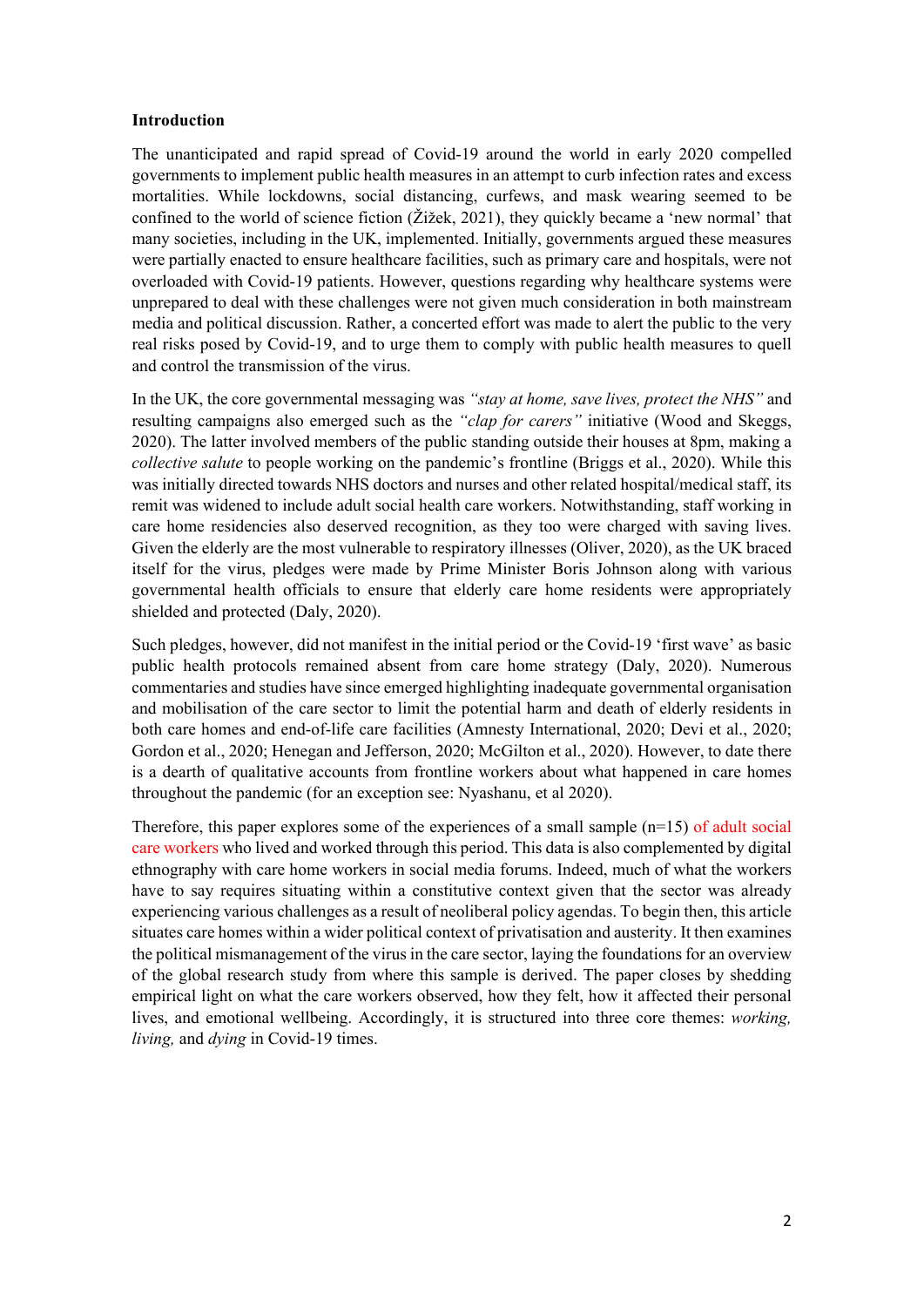#### **Adult social care homes pre Covid-19 and the hangover from austerity**

While neoliberalism's tenets have been the subject of debate, there is a broad consensus that it has sought to embed market values such as competition, individualism, and privatisation into society's core (Slobodian, 2018). Based upon a belief that the private sector is more efficient, delivers a better-quality service and increases consumer choice, many public institutions that had historically been untouched by the market, including the National Health Service (NHS) and the Adult Social Care sector, have been subject to outsourcing over the last several decades (Pollock, 2005; Baines and Cunningham, 2015; Jones and Hameiri, 2021). From the 1980s onwards, state funding for Adult Social Care scaled back dramatically, ostensibly shifting emphasis from local authority provision towards individual and family 'choice' within a competitive market (Pollock, 2005; Fisher, 2021). The emergence of a private, for-profit sector coincided with the decline of state-provided care. Private provision now forms the *"majority of residential and home care providers in England"* (Shutes, 2012: 44).

In the aftermath of the 2008 global financial crisis, austerity measures were implemented in the UK, further consolidating the privatisation of the care sector. The 2014 Care Act governs the sector and the cost of care provision is largely borne by the resident although local authorities can cover some costs, following means-testing (Fisher, 2021). However, austerity cuts over the last decade have diminished local authority budgets leading to suggestions that the 'hollowed out' state passes costs onto the sovereign 'customer' who exercises freedom of choice in their care arrangements (Cunningham, 2016). The budget for Adult Social Care across all local authorities fell by 3% between 2010-11 and 2018-19 while demand has continued to grow (Fisher, 2021). In the absence of adequate government funding, long-term care needs are increasingly left unmet with the cost of care, both in terms of financial support and unpaid caring responsibilities, falling on individuals and families (Fisher, 2021).

As most residents in care homes are over the age of 70, they often have complex health problems including dementia and emaciation thus making them more likely to die unexpectedly (Robbins, et al 2013). Nevertheless, these issues are compounded in the private care sector, since profitability is often prioritised over effective healthcare delivery (Baines and Cunningham, 2015). Punitive cuts to the welfare state, particularly to disability allowance, has meant that many vulnerable elderly people have been left with diminished social support; they are unable to access sufficient care and are dependent upon the assistance of family and friends (Power and Hall, 2018). Other research has found that many elderly people in care homes in the age of austerity did not receive regular visits from general practitioners (GPs), while care workers are often not medically trained and thus qualified to deliver quality healthcare (Robbins et al., 2013). With these issues in mind, many elderly people often *"face a lonely and miserable old age"* (Ferguson and Lavalette, 2013: 95), residing in under-resourced care homes. As we will show, this was very much compounded throughout the Covid-19 pandemic.

Working conditions in the UK's care sector under austerity were often degrading and poorly paid. Robbins et al (2013) suggest low morale amongst care workers is common, whereby attitudes of individualised responsibility prevailed over a team ethos. Others highlight how many private care homes employed migrants from Eastern Europe, maximising profitability for the private provider because they were hired cheaply through an agency on insecure and uncertain employment contracts (Shutes, 2012). Whilst they often possess little knowledge of their working rights and the UK's history of trade unionisation, they also work long and unsociable hours (Shutes, 2012). According to Costello et al (2020), care home staff in their study experienced an average lowlevel burnout but one-third of staff experienced high-level burnout. Whilst this was not connected to turnover rates, it was linked poor quality care. Turnover within the sector is extremely high and flat hierarchies limit the opportunities for advancement in an occupation characterised by the requirements of 'emotional work', demanding physical activity and intimate aspects of personal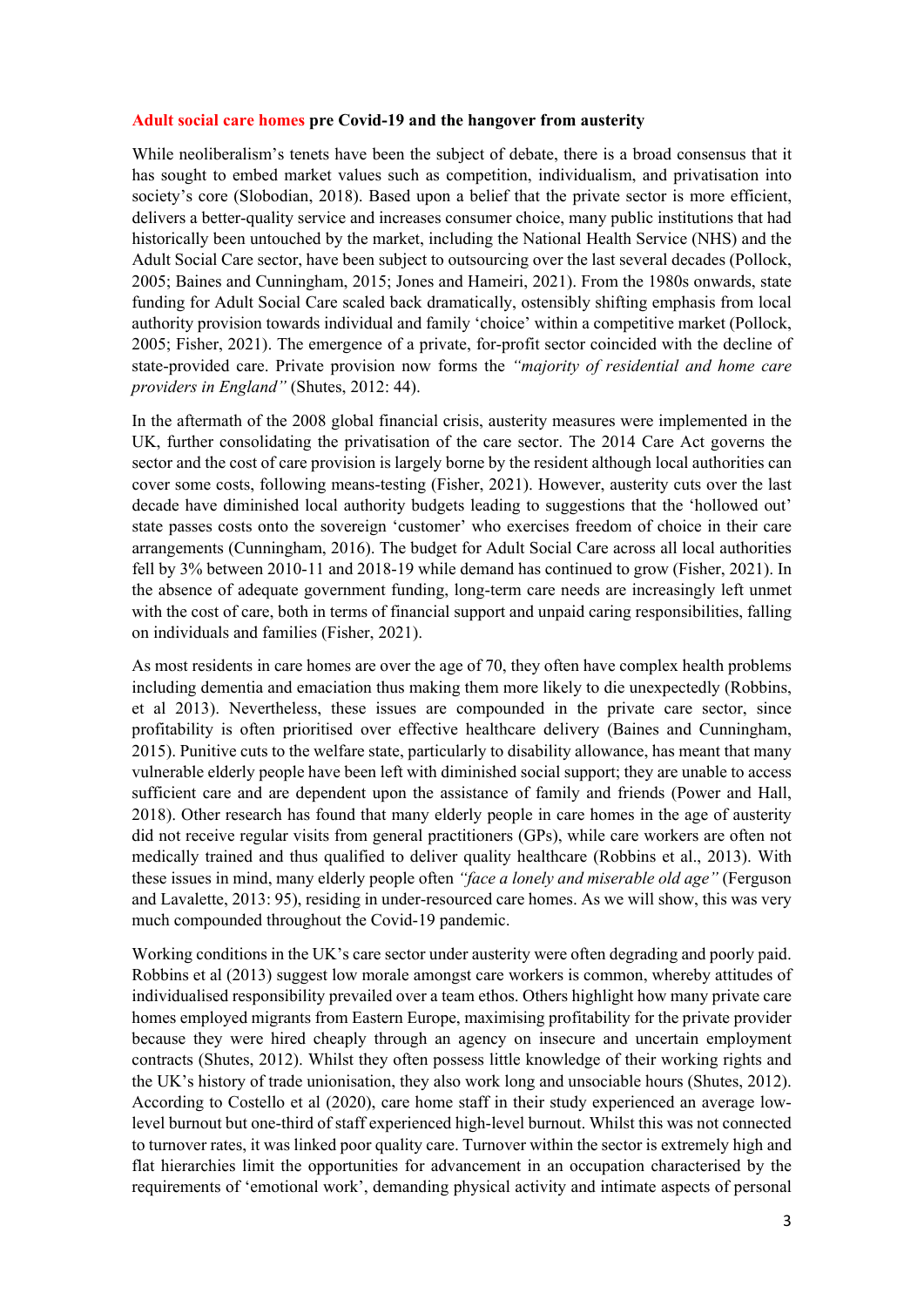care (Fisher, 2021). Although these structural conditions left the care sector underprepared to deal with the virus, the subsequent governmental mismanagement compounded these issues, and most importantly, the distress of care workers and elderly people. It is to this *systematic negligence* that the paper now turns.

## **Emergency policies, state failures and strategic mismanagement of Covid-19 in care homes**

As mentioned, elderly people in care homes often have complex health problems and one third of the care home population die each year (Oliver, 2020). There was always then a real risk that residential care homes were highly vulnerable to a new infectious disease. Whilst preventative policies could have been put in place to limit transmission and protect the elderly, this did not happen. Firstly, there was limited Covid-19 testing of both staff and residents meaning it was difficult to identify who was asymptomatic and who was positive (Bell et al., 2020) and there was also a lack of PPE to minimise virus transmission (Heneghan and Jefferson, 2020). The dearth of these provisions meant that the transfer of thousands of hospital patients to care homes often took place without both testing and appropriate measures in place, thus increasing the likelihood of Covid-19 infection (Devi et al., 2020). Since the objective was to free up bed space within hospitals in preparation for dealing with potential Covid-19 patients, the usual funding assessment protocols associated with care home placement were abandoned triggering an acceleration in discharges from these settings (Hanratty et al. 2020).

Curiously, the warmer winters over the previous years had seen a decrease in flu-related and respiratory-difficulties in the UK. For example, the ONS (2019) indicated that excess winter deaths were at their lowest in 2018 to 2019 with 23,200 in England and Wales, the lowest since the winter of 2013 to 2014. This meant that people who perhaps would have died under normal meteorological winter circumstances did not. This reduction in demand led NHS trust managers, under pressure to look for places to make 'efficiency savings' (Carter, 2016), to cut services. Campbell wrote in November 2019 how *"17,000 beds have been cut from the 144,455 that existed in 2010 leaving only 127,225"[1](#page-4-0)* . As a result,

The NHS entered the pandemic with one of the lowest numbers of acute beds per capita among developed nations and was already struggling to meet waiting time standards for emergency departments, surgery, or outpatients. (Oliver, 2020b)

The sudden rush to clear bed space in hospitals at the inception of the pandemic is attributable to diminished capacity. In addition, there was a lack of guidance on effective protocols which could have reduced the impact of the virus upon the care home resident population. This was reflected in the UK government's initial lack of discussion on care homes. In fact, the state's Scientific Advisory Group for Emergencies (SAGE) discussed care homes only twice in their meetings during the first five months of 2020 (Lintern, 2020) – as the first wave hit, peaked and diminished. Indeed, governmental pledges to 'shield' and protect the elderly and vulnerable from the virus did not fully materialise, as residents started to die in significant numbers. For example, between  $2<sup>nd</sup>$ March and  $12<sup>th</sup>$  June 2020, there were 66,112 deaths of care home residents in England and Wales, of which 19,394 (or 29%) were officially attributed to Covid-19 (ONS, 2020). However, the attribution of these deaths directly to the virus has been questioned, largely because those dying *with* or *from* Covid-19 were not distinguished (Heneghan and Jefferson, 2020).

Relatedly, experts recognised that care home residents, who were also subject to lockdown and social distancing measures, were generally confined to their rooms which increased the chances

<span id="page-4-0"></span><sup>&</sup>lt;sup>1</sup> See Campbell, D. (2019) 'Hospital beds at record low in England as NHS struggles with demand' in The Guardian, 25<sup>th</sup> November 2019, cited online on 16<sup>th</sup> April 2021 at

[https://www.theguardian.com/politics/2019/nov/25/hospital-beds-at-record-low-in-england-as-nhs](https://www.theguardian.com/politics/2019/nov/25/hospital-beds-at-record-low-in-england-as-nhs-struggles-with-demand)[struggles-with-demand](https://www.theguardian.com/politics/2019/nov/25/hospital-beds-at-record-low-in-england-as-nhs-struggles-with-demand)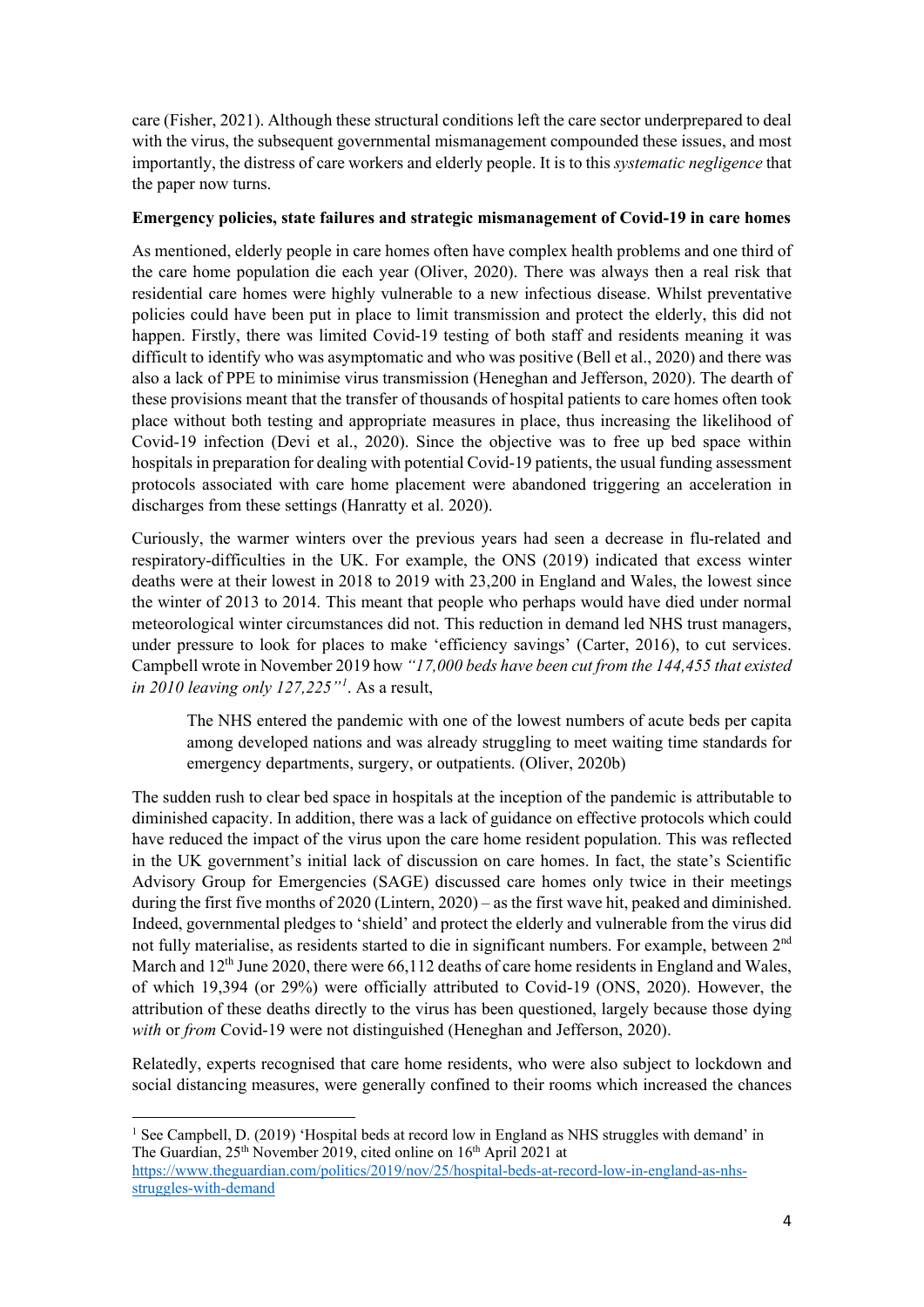of morbidity and raised safety and staffing concerns (Gordon et al., 2020). In the context of the public health restrictions on already-fragile care home residents, this meant that less contact with their families and carers equated to more deaths (Heneghan and Jefferson, 2020). What further complicated matters, as Gordon et al (2020: 2) have suggested, is that Covid-19 amongst generally frail care home residents can result in the presentation of atypical symptoms:

COVID-19 frequently presents atypically in care home residents. Pyrexia, diarrhoea and delirium are common presentations, frequently in advance or absence of respiratory symptoms. Non-specific symptoms such as anorexia and decreased mobility may be the only presenting features but have next to no specificity for COVID-19, since they are common presentations of many illnesses in older people.

It was not until the summer months of 2020 that the government devised a full care home strategy (Daly, 2020; Devi et al. 2020), though they refused to publish detailed data of how care-home deaths from the preceding months had occurred (McNeil and McAskill, 2020). Prime Minister Boris Johnson was quoted as saying *"too many care homes didn't really follow the procedures"* (BBC, 2020) despite not having sufficient guidance or effective protocols. By July 2020, a national testing programme had been implemented in UK care homes, with weekly swabbing for staff and four-weekly swabbing for residents. Although decreased cases in the summer months were attributed to improvements in virus detection and prevention measures, residential care homes remained at significant risk of exposure to further outbreaks. As the second wave hit the UK, thousands of care home residents died once again (Jeffery-Smith et al. 2021).

There is evidence of anger among the care home workforce at tokenistic recognition of their efforts during the pandemic, such as 'clap for carers' and the provision of a green care badge (McGilton et al. 2020). A recent national survey conducted among care workers (N=1194) found that they felt stigmatised, lonely, unsupported by management and lacked support during these waves of Covid-19 infection (Greene et al., 2021). It is within this context that we situate our findings. First we briefly turn to the methodology before presenting our data.

## **Methodology**

Both the care worker interviews and Facebook forum data in this paper are taken from a wider multi-phase mixed-methods project. The aim of the study was to capture people's experiences of and feelings about the pandemic as it unfolded. In line with Rhodes and Lancaster's (2020) suggestion that public health emergencies should be studied as they unfold, we set out in March 2020 to capture this epochal event as it progressed. We adapted our methodological approach according to each new phase in the pandemic. The project's three key phases so far include:

- 1. Lockdown. Approximately March May 2020
- 2. 'New normal'. Approximately June September 2020
- 3. 'Viral hiatus'. Approximately October 2020 to March 2021

We adapted our approach to the realities of lockdown and social distancing and were able to use a range of quantitative and (distanced) qualitative methods. The first phase included an online survey which was promoted primarily on Facebook and LinkedIn, receiving 985 responses from 59 countries. This survey was designed to capture personal circumstances and experiences of lockdown and the pandemic, including work and employment, attitudes towards government measures, hopes and fears for the future. Online surveys have significant scope and reach (Briggs et al., 2020), evidenced by both the response rate and range of countries we managed to cover.

This was supplemented with over 40 hours of digital ethnography, primarily on Facebook forums in coronavirus discussion groups to gather sentiments and feelings. We acknowledge that such forums bring with them dilemmas (Leigh, 2018) but, subject to restrictions ourselves, we had to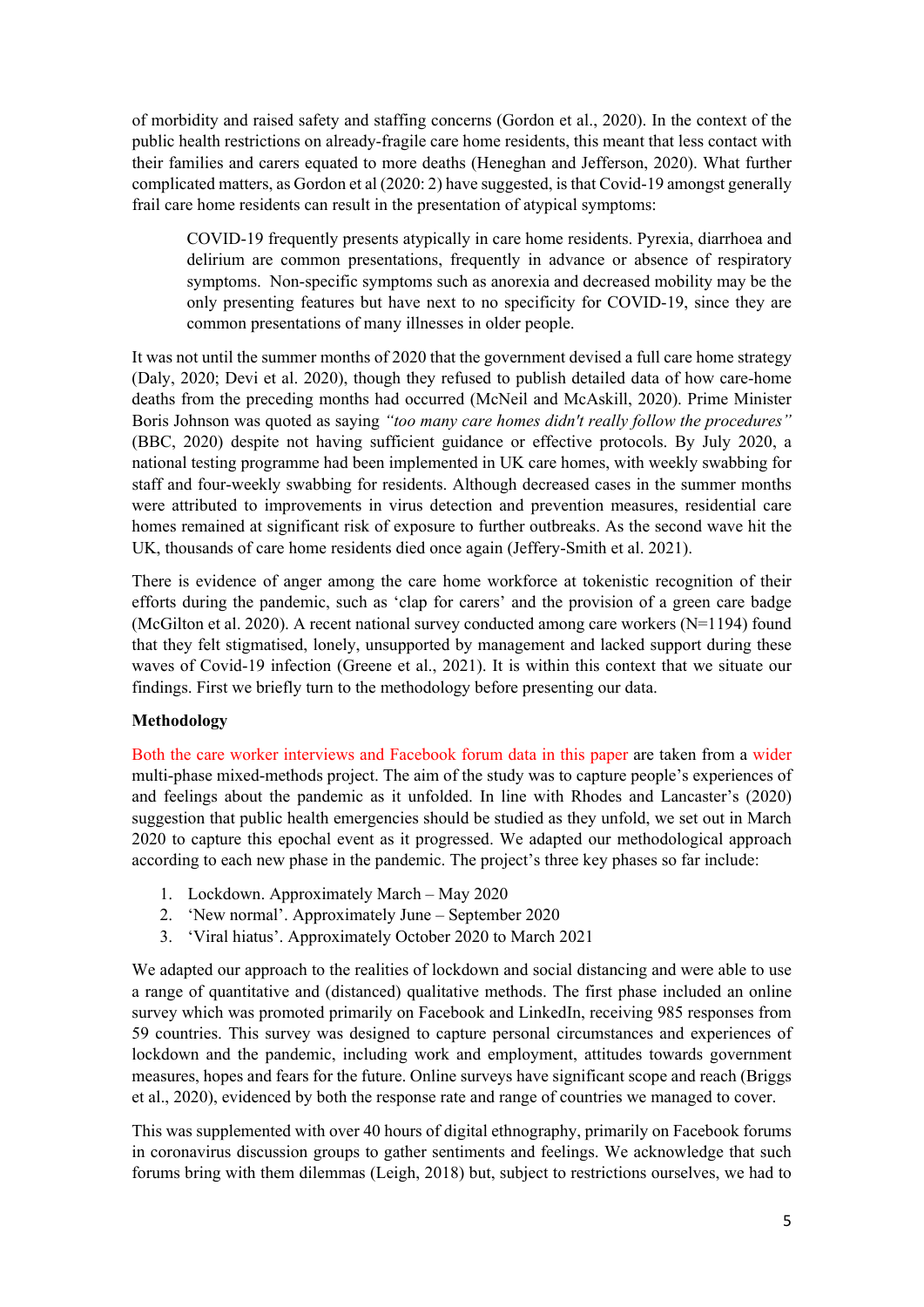rely on these as a means of data collection. Data deriving from these forums normally followed the completion of our survey. Where participants had doubts or even wanted to add more context to their responses, they added additional comments. We responded but frequently the same time, others, having seen the discussion, entered into the forum exchanges. They had not only seen the fact that we were undertaking a study but were also keen to voice their experiences and concerns about what they had experienced.

Phase 2 occurred as countries emerged from the initial lockdowns and prompted a new survey to capture the evolving social changes wrought by a 'new normal' of face masks, social distancing, and restrictions imposed upon cultural freedoms. This survey received 540 responses from 40 different countries. The digital ethnography continued to bolster themes from the semi-structured survey. Moreover, the lead researcher conducted 16 online semi-structured interviews with survey respondents to probe deeper and elicit more nuance.

As the autumn saw a sharp increase in cases, hospitalisations and deaths, with governments responding with tighter restrictions, we moved into phase 3. This involved a third semi-structured survey which was circulated online to capture feelings and experiences of the 'viral hiatus', particularly with the resumption of national lockdowns during the winter in several countries. This survey generated 407 responses from 33 countries. Phase 3 also included over 80 hours of digital ethnography and 30 semi-structured online interviews to test our emerging findings in a more detailed manner.

Ultimately, this project was conceived with flexibility in mind and has adapted to the changing picture both in the UK and across the world. The range of data is vast and through analysis of survey responses, digital ethnography, and semi-structured interviews, it became clear that a subsection of our survey samples from the three phases included data which contained themes pertinent to UK residential care home workers. Moreover, throughout the fieldwork, and because care homes have continued to be a neglected for analysis, we reallocated our time to work up a convenience sample based on responses to our generic pandemic surveys and requests for interviews in Facebook forums where we had been doing our digital ethnography, gained the trust of many members and had spoken with frontline staff. As we had done with the three phases of the survey research, we generated a call for potential participants to speak about their experiences of living and working in care homes and generated this paper's sample of 15 UK adult social care workers. All the names that appear in the remainder of this article are pseudonyms and any potentially identifiable information has been removed to ensure anonymity for our participants. We have been able to identify the themes and data set out below which capture the experiences of these care workers since the onset of the pandemic. As we will see, they also possibly raise further questions about governmental mismanagement, working conditions, personal feelings, and emotions during the Covid-19 pandemic.

## **Working**

Our sample of care workers recognised that the residential care sector was a low-paid industry and felt that it had been neglected by government and placed under further pressure by austerity measures. Despite feeling the moral reward of *"helping other humans"*, as one of our respondents Laura said, some of the older members of our small sample recognised that over the last ten years their workloads had increased while their pay had remained the same. For this reason, Donna reflected that *"you get a high turnover, many people come and go, lots of agency staff"*. Furthermore, Carmen – an experienced carer in her mid-50s – recalled how prior to the pandemic it had become an industry which proved difficult to retain staff, hence the high turnover and reliance on agency staff: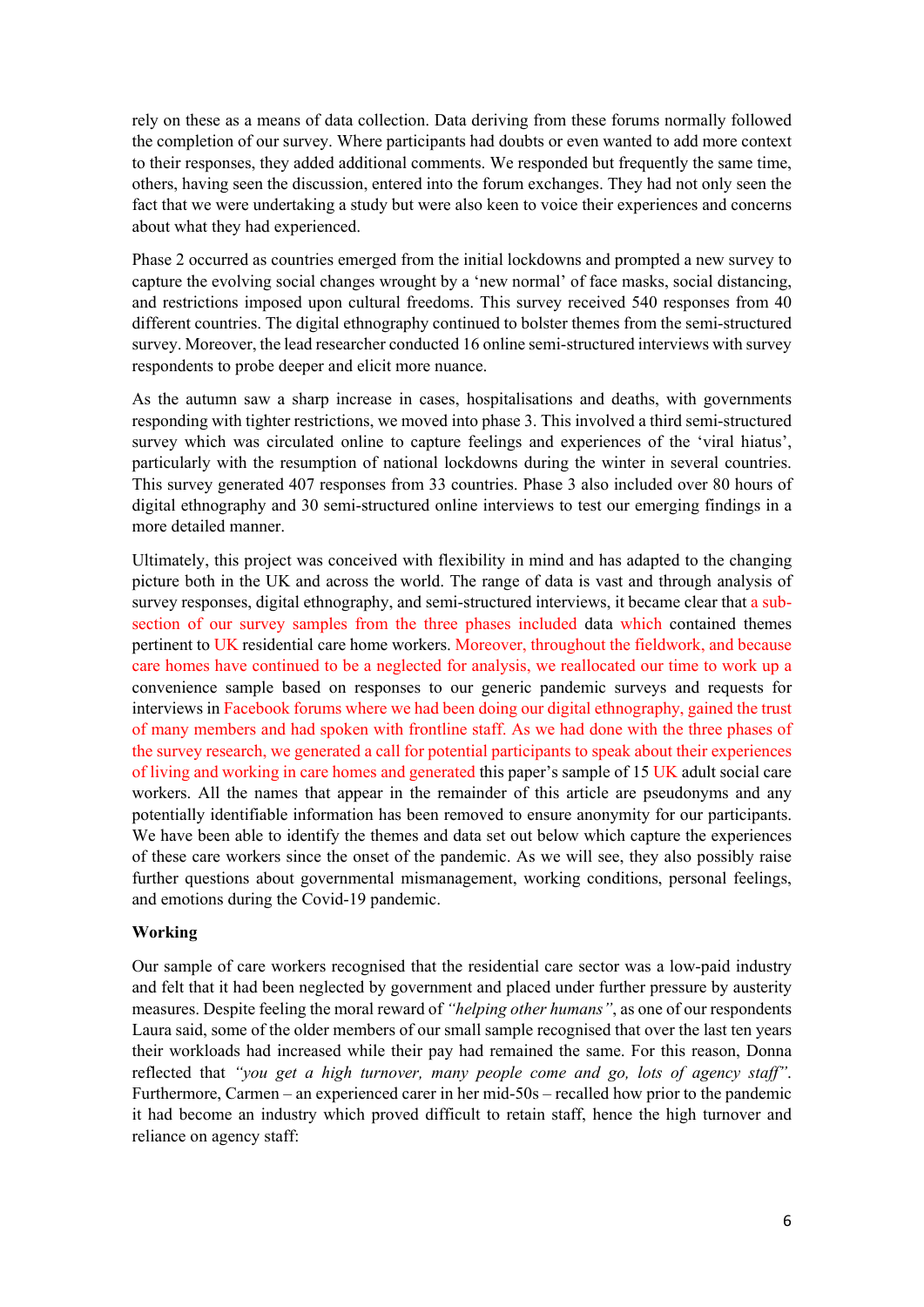We couldn't get people to stay. Before, years ago, there were many more staff, and they could spend more time with the residents. Now they cut all the staff and we are doing more, cleaning, doing the beds, less time with the residents.

Indeed, most participants concurred that the advent of Covid-19 exposed many flaws; not only in government policy but also operational defects which, at the time of the first wave in March 2020, did more detriment than good. The unanimous criticism was that lockdown was not implemented quickly enough, allowing the virus to spread in the community. At the time, midway through March 2020, airports remained open. Helen, an experienced carer in her 50s, said:

We should have closed borders/travel ASAP knowing that cases were coming in and the government didn't take the threat seriously or soon enough and certainly did not put us in lockdown soon enough. We should have ordered PPE in January when we heard about Covid.

As previously stated, SAGE did not appear to be focused on implications for the care home sector and safety protocols were largely absent during the first wave. Carmen added this about the first wave:

During the first lockdown, we had people coming in from hospitals without being tested for Covid. The government didn't care. Why have they got to then be isolated for 14 days? They didn't know. Do they have Covid? They didn't know. We have to be PPE'd up, go over and deal with them as well as our guys. They wanted everyone out of the hospitals to free it up for Covid. We were fighting to keep it out and the government were putting them into our home!

In the early stages of the pandemic, much of the sample reported not having sufficient access to PPE while protocols for staff absences had not been planned. This conversation at the beginning of April 2020 between Lisa and Fiona, a care home cleaner and unit manager respectively from the north of England, highlighted these concerns at the height of the first Covid-19 wave:

Fiona: I clean in a care home. I have been off with a bad back but am due back on Saturday. Apparently, we have six new residents who have come from different hospitals to free up space. They are being monitored for seven days to see if they show signs of Covid. The manager says we do not need to wear face masks as it will worry the residents. I am so worried for my family if I bring anything back. We will wear gloves and a flimsy apron. I'm so anxious…My co-worker messaged me and told me this. She also asked me what am I exactly worried about as the residents' temperatures are taken twice a day. But I'm worried coz any staff member can bring it in and spread it!! Also these residents might show symptoms in a couple of weeks? I'm going in to see what it's like and if I can't wear a mask then I will walk out.

Lisa: We have new residents that have been brought in from hospital to make room in the hospitals for Covid. And aside from the residents it's hard to keep a distance from other staff!! I think we should all wear them. So many people I know who work in care homes being told they can't wear masks.

Fiona: Really? It's crazy!

Lisa: Yes told its non-essential. I was furious when told a good friend of mine is worried sick and doesn't want to go to work.

Fiona: Is she going to go in? I really don't want to. I'm so anxious.

Sharon, a care home manager, elaborated further in the discussion: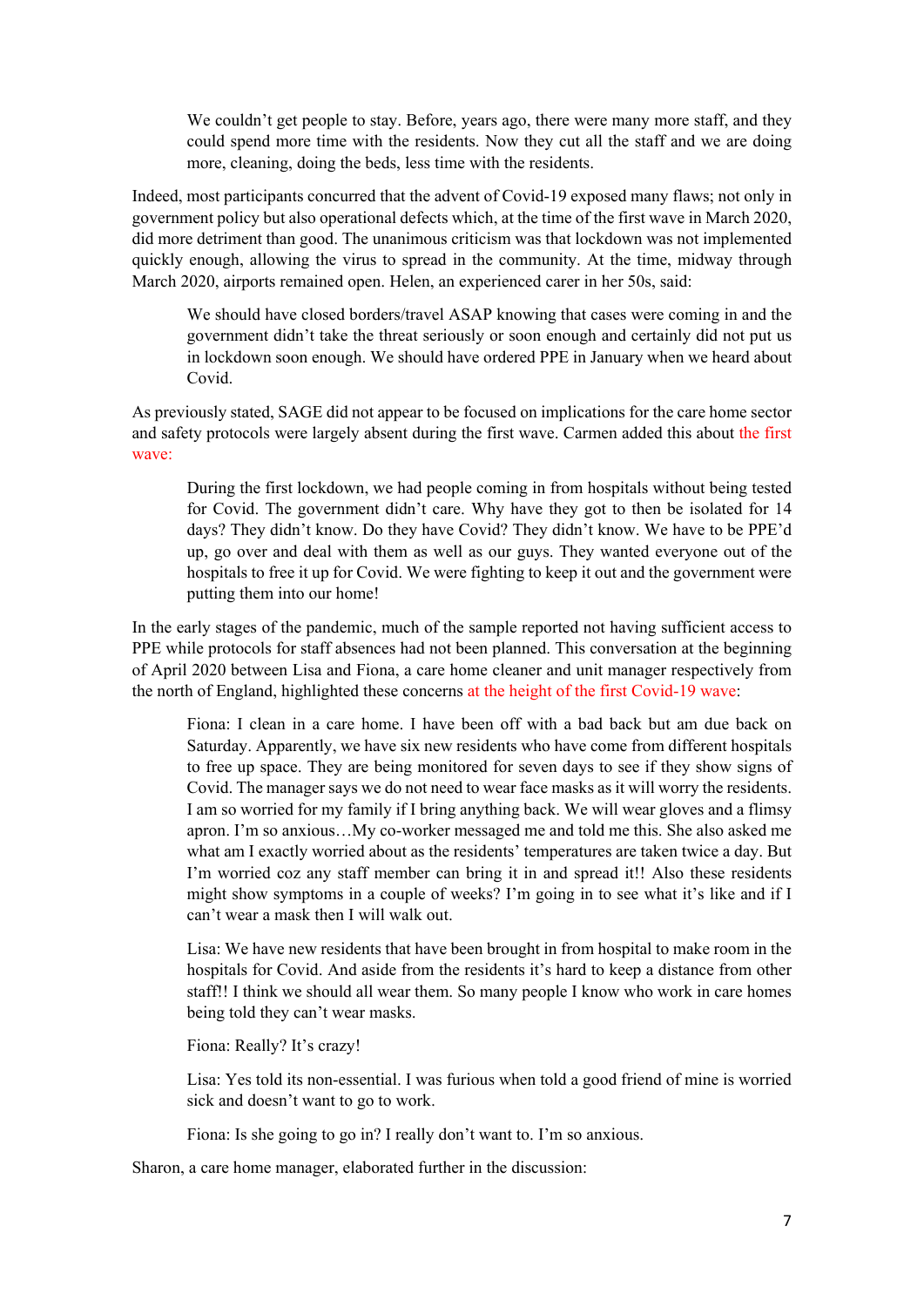Sharon: I manage a home, PPE is in short supply from all of our usual suppliers, the government gave us 300 masks. Homes can only create policies from guidance (I personally received info re PPE yesterday) we are wearing masks but it will also depend on the size of the staff team and how much PPE is needed daily, but when it runs out where do homes get more stock from? So this is a worry - no stock  $=$  no wearing of PPE.

Fiona: So will we be at risk if we don't wear them?

Sharon: I made the decision for our staff to wear them 3 weeks ago without any guidance because I believe the risk would be higher without PPE, you also have to take into account the type of care setting & the risks of each individual service user but it doesn't solve the problem of PPE being out of stock $\circled{ }$ 

Pressure to discharge patients from hospitals to generate bed space heightened anxiety levels among our small sample not only because they feared bringing the virus into the care home, but also contracting it themselves. Debbie said this early into the first wave:

Debbie: Until yesterday  $[3<sup>rd</sup>$  April 2020] they were refused to be allowed to wear face masks even if they had their own. The residents were also allowed to move freely around the care home, when they've had residents in and out visiting hospital. Since yesterday they're finally allowed to wear masks and the residents aren't allowed out of their rooms because some residents have developed a cough  $\mathbb{R} \mathcal{P}$  but they're just the flimsy thin ones. She asked if she could bring her own one (with a filter) and they said no as they don't want to worry the residents  $\odot$ 

The seeming lack of clarity around appropriate safety measures described by Debbie had consequences for a few of our participants who were adult social care agency staff. After seeking clarity on mask wearing at the height of the first wave, Linda was not paid:

Linda: Is it important to wear a mask and PPE? I am a care worker, I work for an agency, and I am worried. On the  $3<sup>rd</sup>$  April I was temporarily put charge of a care home in [place], many residents were poorly and I asked for a mask to protect myself. The nurse told me I have provide myself with a mask then I went to the reception to ask for a mask. After an hour a lady brought a mask, also I ask her to bring them for the other staff a mask and she told me she don't have another. When the manager arrived, that lady reported me to the manager. The manager intimidated the staff, she was rude with me only because I asked for a mask and she asked me to go home. Only because I asked for a mask? I explained to her what the risk is to be exposed to work without mask in that place. Also, she refused to sign my timesheet and I guess now I lose my job. Many people don't realise the risks of Coronavirus, not only at the workplace but also in our community. I am very frightened to be infected and I realise nobody care to protect medical staff. I tried to call at CLINICAL COMMISSION GROUP and someone guide me to NHS, I call at NHS and same situation someone guide me to call at CQC. CQC told me if I need any prescription or PPE I can order online to buy.

Some respondents felt that it was just a matter of time before staff would also contract the virus. As staff started to test positive and/or self-isolate because of Covid-19 symptoms, residential care home staff numbers depleted significantly which put additional stress on some of our sample when there was no one to replace them. In one situation, as the second Covid-19 wave took hold, Rebecca was one of five workers faced with caring for 34 residents*.* She was compelled to move and thus live in the care home as she attempted to provide as much support as possible:

Rebecca: The worst thing was it felt there was nowhere safe to have our food. We were dehydrated. We couldn't just quickly take our mask off, you can't do that. In the care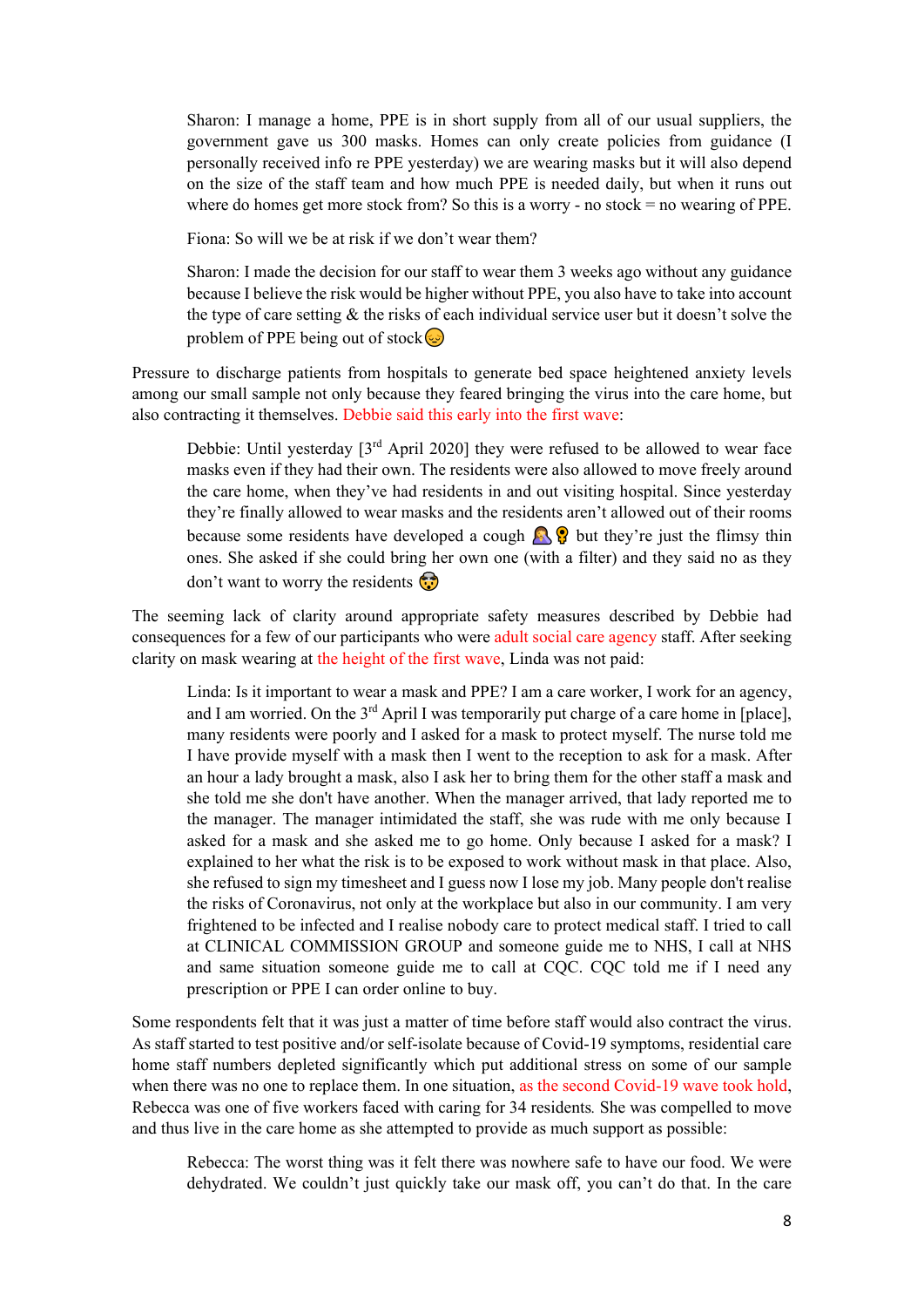home, there is carpet everywhere, it's not a sterile environment, it was bedding, curtains, and some of the patients had dementia and were wondering around. They had lost their routine and we couldn't keep them in their rooms. Others [residents] were distressed because they couldn't see families and we had to take them back to their room. One patient pulled the visor and mask off me. It was inevitable.

Under normal circumstances, the workforce would have been 31 but 26, including the cook and cleaner, had either contracted the virus or were self-isolating. Rebecca noted how *"Public Health England never sent anyone else, no one came"*. Despite the goodwill of the other inexperienced staff, she was left asking herself how it had come to this:

Rebecca: When I got there, I was nervous, we had trained a lot for Covid and almost all of the residents were positive from PCR. When the gates opened though, no one was there. I imagined there to be infection control or some sort of order, here is the person in charge of PPE but there wasn't anyone. We were all just guessing. Public Health England were saying make sure there is a staff area which is clean but it was impossible. All the staff had left. I was thinking why don't they just stay there if they were infected but all were poorly and symptomatic and I remember thinking but since I had it I think everyone must have been properly ill. We were doing ward rounds and showing the doctors the patients from our phones. No medical professionals came in. No one to do Covid tests. No one could come in and get these people on fluids or anything. And there were a few carers there who had no experience, one was a council worker but she had no experience. Two agency workers but they lacked experience. We should have asked more questions at the time.

Experiences such as these heightened anxiety levels which were exacerbated by the possibility of contracting Covid and passing it on to other loved ones. Indeed, the families attached to these care home workers were equally put under pressure.

## **Living**

Working pressures for some of these carers were intensified by complex personal circumstances. At the start of the first lockdown, Elsa was working 16 hours a week in a care home. She described the experience as *"traumatic"* because *"there was so much panic around the measures and if we were able to adhere to them, if we had enough PPE and managing the depression of the residents because they couldn't see their families".* However, many educational institutions during the lockdown were closed including the one her daughter attended daily. When the nursery closed, Elsa's tax credits were stopped. Her request for furlough payments was also denied. She had to rely on her mum to care for her daughter; but many friends refused because of the public health measures which curtailed households from meeting. However, her mum contracted the virus and self-isolated for several weeks. Therefore, Elsa was forced to take time off work, time for which she was told she would not be paid and got into debt with the landlord. Elsa claimed *"My hair started to fall out"* due to stress. Eventually, her sister took time off from her job, three hours away, and came to stay with Elsa and care for her daughter, though she reported being *"stressed, 24/7".*

The requirement to work longer hours, as other care workers went off sick or under instruction to self-isolate, meant that family life became increasingly compromised. This was the case for Rebecca - a care worker who *"couldn't say goodbye"* to her own mum in another care home when she *"died with Covid".* Rebecca had already experienced significant stress and anxiety, having been one of five staff responsible for 31 residents but late in 2020 she tested positive for Covid-19: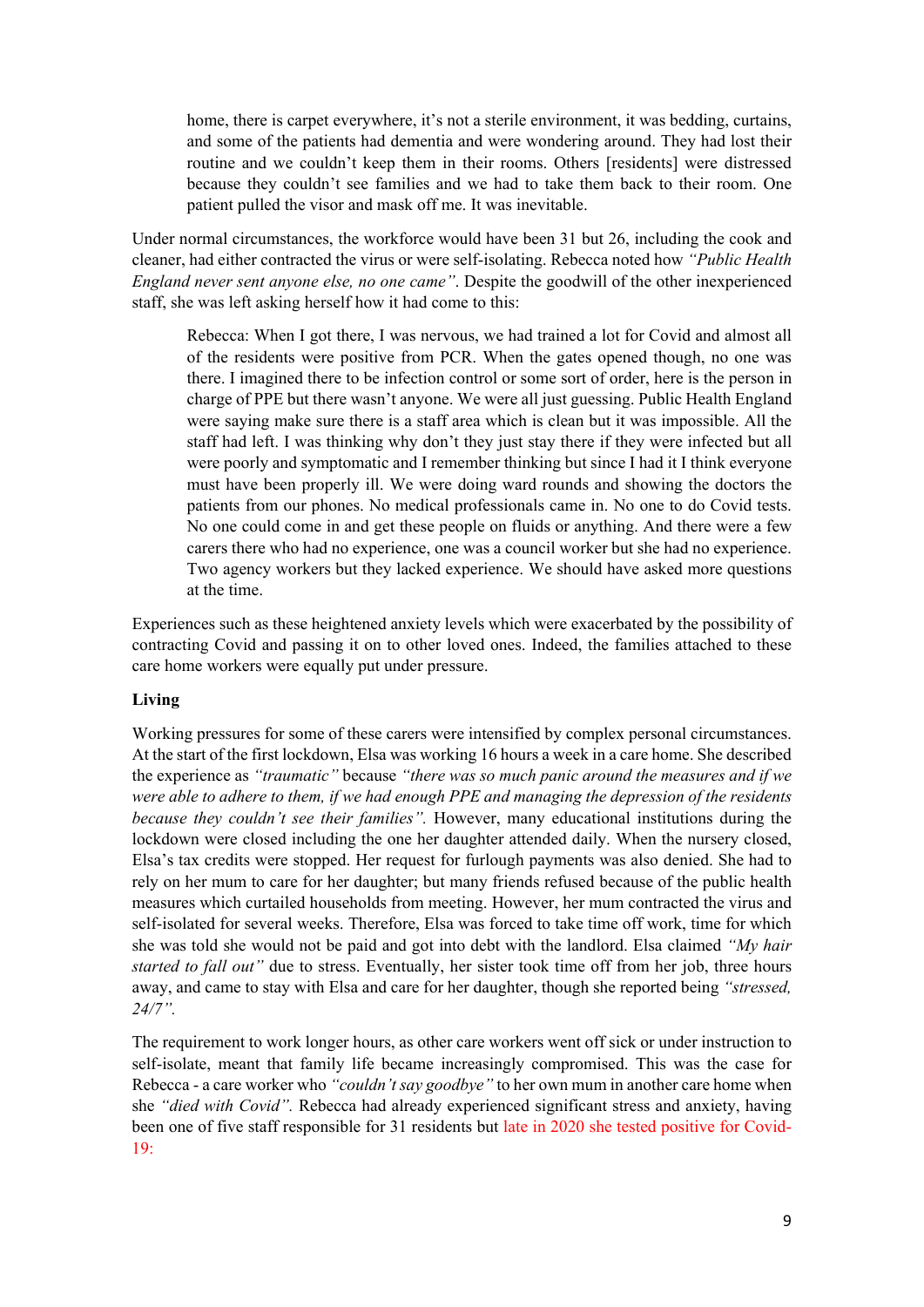Rebecca: When I left [because of a positive Covid test] I tried to switch off, I didn't even want to be a worker anymore. I wanted to forget about it and didn't want to speak to anyone about it. Then I had to self-isolate here. I have a husband and four kids so he would just leave me in the room, leave my food outside and I had to stay in the room for 10 days. I was crying and was very emotional. Now I am in the room by myself, can't get a cuddle or any support from my family.

Donna, already working *"a lot of overtime"* above her 25-hour contract, described the additional stress of restrictions applied in schools during the second wave. Her young son struggled with the sudden changes:

Donna: We are adults, we can adapt but my 8-year-old has struggled with it as he doesn't understand why suddenly there are so many rules in school and he is playing up now, started getting in trouble. I've been called to meetings in school but can't make them because of work.

During the *"second or third"* Covid-19 wave at the beginning of 2021, Carmen found herself in an almost impossible situation; she had to work, home-school her children and support her elderly parents:

Carmen: When the second or third wave whatever it was, they got it in one wing so we shut that down. Staff had to wash hands, gloves, temperature taking and it was quick. We didn't get Covid until October or even November 2020. It was hard as I was homeschooling, the kids stayed at home, I was going out to the shops and doing work, and it was hard as I am a single mum. No one was out. I couldn't see my mum who has Alzheimer's and lives with my dad. That was difficult.

As the second UK lockdown continued, there were further unintended consequences for her eldest daughter who tried to take her own life:

Carmen: As a family thing, my daughter took a turn for the worst as she has mental health problems and she couldn't be left alone. She is 16 and has always had depression but lockdown made it a lot worse. She had too much. Like a lot of children her age, lockdown has done damage to them. My daughter took an overdose while I was at work during the Covid in January so I rang her and paramedics answered. I had to take time off work but my colleagues helped me through it.

Like Elsa, Carmen's leave was unpaid and she felt that had it not been for the emotional and psychological support of her colleagues, it would have been much more difficult. Indeed, these pressures were further exacerbated by the high probability of infection and increased levels of death that often surrounded them.

## **Dying**

While there were numerous criticisms levelled at the UK government and respective healthcare institutions, such as Public Health England, participants unanimously critiqued the use of blanket Do Not Resuscitate (DNRs) policies. Some of our sample said that doctors and GPs were issuing DNRs without the consent of the patients or their families meaning that if they were ill, they would not be taken to hospital for life-saving care. For example, Sarah, who only entered the care sector in August 2020 because she was made redundant from an admin job at the start of the first lockdown, was *"deeply affected"* by this. Towards the latter stages of 2020, during the second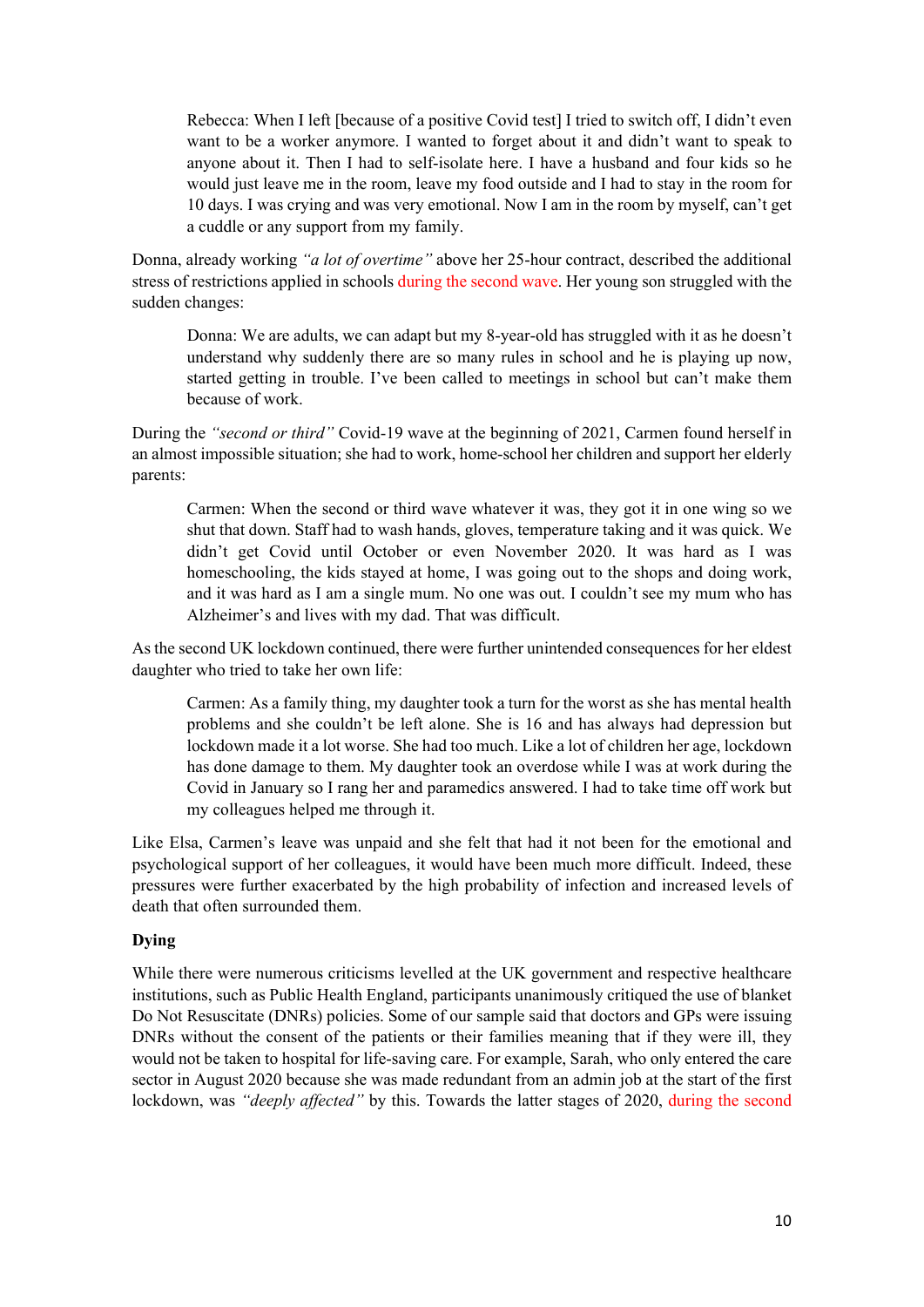wave, she had observed that this practice was still being used – despite being under investigation from the Care Quality Commission<sup>[2](#page-11-0)</sup>:

Sarah: There were people coming in from hospital that said 'Do Not Resuscitate' but there was nothing in the box which would say if the family had been contacted or it had been discussed with them. The hospitals were just putting DNR on these patients because they wanted to clear the beds in the NHS. The senior was then charged with phoning these families and telling them. The families were turning up and crying outside and they couldn't come in because of social distancing. It should be agreed by the families and the doctors should consult them but it was all being done behind their backs as these people have dementia and things. That for me was very sinister, this was not right. I have had to keep quiet and it breaks me every day. We had 17 come in for respite from hospital in October and November and they are all DNR on them. They all died.

Furthermore, there was no suggestion that these 17 residents had Covid. Donna also noticed how DNRs were irregularly assigned *"people were having DNRs on their files against their will. They were doing it to everyone, even to disabled people, younger people with severe disabilities"* she said. Sarah continued:

Sarah: At Christmas, there were five residents in hospital, not Covid related because they are old and ill anyway and they all had DNR on them and they never returned. None of them came back. They all died. None had Covid. Not these five or the other 17 before December 2020. They were tested every three days for Covid in the home and they always came back negative [voice quivers]. These people were all in their 80s, the residents were fine as I worked Christmas and Boxing Day with them, then all five suddenly went into hospital on the 27th and didn't come back.

Moreover, Sarah relayed how the first wave did not really impact upon the care home but, with the advent of new public health measures like social distancing which changed the delivery of care practice and banned families from physical visits, this significantly weakened the residents:

Carmen: It wasn't all down to Covid though [dying]. It was more that the families that couldn't come in. When they stopped, that's when our residents went downhill. That was *heart-breaking*. You knew that link had gone. I had an elderly woman who was very loved and had visits from family who came up every week, drove 130 miles, but when they stopped coming you could see it in her eyes and body language. She went downhill quick because the connection, they didn't want to eat or drink, they became weak. Once Covid come in it just took them out, one then two a day. They were already weak, they had given up many of them. I could see them wanting their family. There was nothing we could do, we put the music on, you knew they were going to die with a broken heart. The zoom calls but they didn't understand, there was no physical presence. Other times there were maybe visits in a tent outside but they didn't recognise their family as they had masks on, white suits, and they didn't understand.

Carmen had watched the mental and physical health of the residents disintegrate because of social distancing over the first wave and suggested that this made *"their immune system so low because*  when flu comes it can do the same. I have seen that from some who passed away that they put

<span id="page-11-0"></span><sup>2</sup> See Booth, R. (2020) 'Inquiry begins into blanket use in England of 'Do Not Resusitate' orders' in The Guardian, 12<sup>th</sup> October 2020, cited online on 12<sup>th</sup> April 2021 at

[https://www.theguardian.com/world/2020/oct/12/inquiry-begins-into-blanket-use-in-england-of-covid](https://www.theguardian.com/world/2020/oct/12/inquiry-begins-into-blanket-use-in-england-of-covid-do-not-resuscitate-orders)[do-not-resuscitate-orders](https://www.theguardian.com/world/2020/oct/12/inquiry-begins-into-blanket-use-in-england-of-covid-do-not-resuscitate-orders)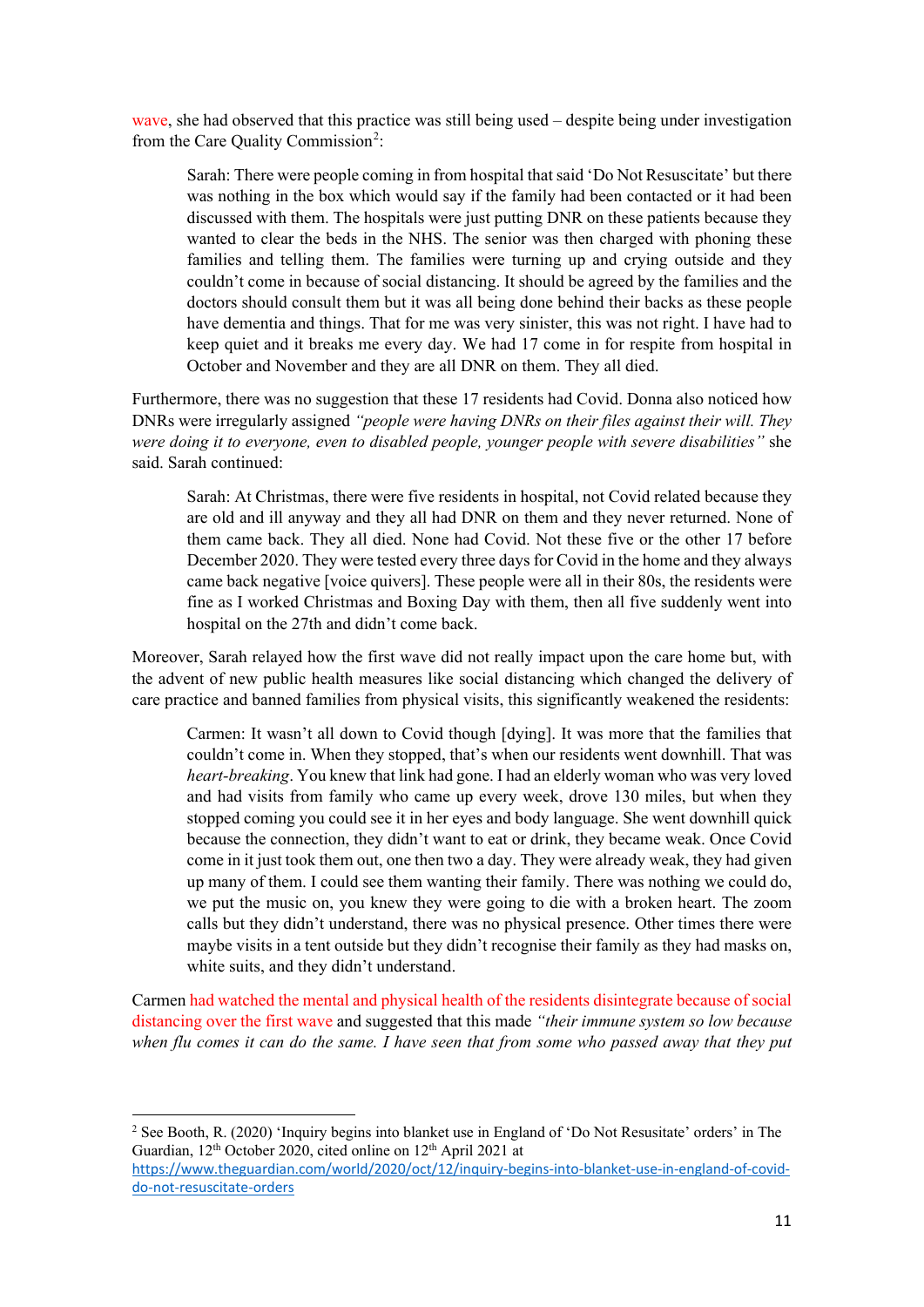*Covid on their death certificates but they had not been tested."* Donna reported similarly early in 2021:

Donna: That happened all the time, writing Covid on death certificates. We did lose one lady, so old, obese, very ill she was dying anyway, we expected her to die soon. She was in and out of hospital. She was rushed into hospital, got a Covid test and no one knew what happened as she died. They said she died of Covid, it was on the death certificate, but she was so ill, she was on the way out before Covid came along. So we can't say they died of Covid, can we.

When the second wave hit later over the course of autumn/winter 2020 and early 2021, most of our participants felt that the already weakened and disheartened residents died without a fight. Like Sarah, who said her residents *"didn't understand social distancing and got upset when they couldn't see family"*, Debbie too felt *"it was awful not letting family visit their loved ones. We could see the sadness of our residents, even more heartbreaking knowing they don't have a long life left…I mean it's probably one reason why they gave up and died"*. For this reason, most of our small sample were not totally convinced it was Covid that killed their residents. Reflecting on the whole experience, Charlotte said *"they* [the residents] *should have had chance to see their families. Instead, their dementia got worse due to no visits and deaths rose."* Relatedly, Carmen suggested the residents:

…were going downhill before Covid because they didn't have that bond. We tried to explain about the virus but they didn't understand and they were so confused.

Similarly, Rebecca could not distinguish how many residents died of dehydration, loneliness, Covid, or a combination:

Rebecca: It was inevitable some would die. When I went in, some were coughing, they weren't eating, they were unwell. It was scary looking in all these rooms and they all have these symptoms, coughing, hacking up, sneezing, and I was thinking 'shit' and it had been in the media about the virus and now I am here in the home and everyone has got it and I am here. It was an adrenalin rush. You can't get the meds to them as they were coughing so much and they were dehydrated so they couldn't take their tablets. We couldn't get their food or meds on time to them so they went downhill. It was awful. Sometimes I still think about it at night, and I am walking through those corridors and I am thinking I don't know where to start.

## **The future**

Placed in this context, ten of the 15 carers we spoke to said their experiences during the pandemic had left lasting mental health problems while eight of the 15 carers we spoke with said they couldn't see their future in the industry. Sonya, a carer from the south of England said: *"Most of us came into this profession to care for the elderly with love and compassion and it was drastically restricted with huge effect. I don't know if I can continue working here".* Others spoke of a feeling of persistent anxiety:

Rebecca: I am struggling a lot with anxiety, I feel sometimes that I could have done more. I get angry. I mean why didn't anyone come and help? Why were we left in that situation? It is an experience I guess. I don't know if I want to continue in the job. I feel unsettled and hard to engage with my life. Sometimes I feel I am with them but other times I feel my head is somewhere else. Say I am at dinner, I am not engaging with what they are talking about.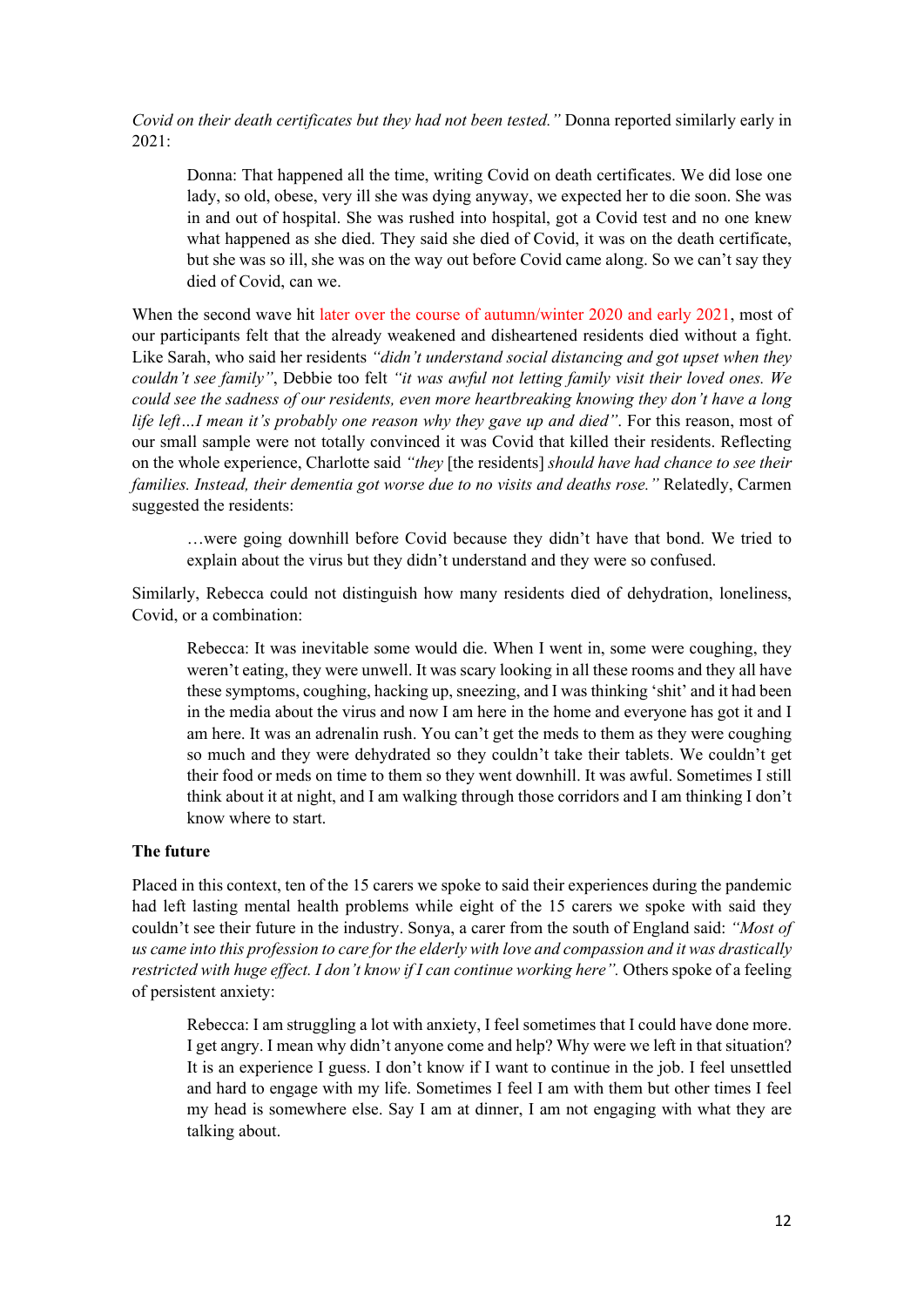Sarah: I have really struggled with it. I have horrible thoughts. I need to leave my job, I can't be a carer. It haunts me. I have even been down to the train tracks, I have thought about suicide.

To date Sarah has found another admin job while, as we conclude this paper, Rebecca has just handed her notice in. Agnieska, a care worker who had initially come from Poland, also reported leaving the profession:

Agnieska: I'm a care worker. I worked in care homes. When I saw what's going on, I resigned ...I was fed up with weekly test, with wearing masks during 12 hours shifts (I had problems with my breathing), I was fed up to see residents locked down in care homes. Enough was enough! I went back to Poland.

## **Discussion**

The Covid-19 pandemic has caused myriad social distress, not least because of the increase in mental ill health and excess mortalities (Briggs, et al 2020). One of area where this distress has been most acutely felt is the private care sector where profit is often put before the needs of both workers and elderly residents (Baines and Cunningham, 2015; Ferguson and Lavalette, 2013). Indeed, the Conservative government's rhetoric of appreciating care workers – who have been rebranded as key workers throughout the pandemic – principally manifested in community initiatives like 'clap for carers' and the green carers badge, contrasts sharply with the data presented in this paper from frontline care workers.

Working throughout the pandemic has been both emotionally and psychologically exhausting for our research participants. Qualitative research with care workers in many UK private care homes ascertained that they were fearful of infection due to the lack of PPE (Nyashanu, et al 2020); a finding consistent with the experiences of our participants. According to Jones and Hameiri (2021), the initial dearth of PPE exposes flaws in neoliberalism and its inability to deal with social problems, partially because of the marketisation and fragmentation of services like much of the care sector. This meant private providers secured PPE from overseas and focussed on short-term gains, making supplies vulnerable to the disruption of global supply chains (Amnesty International, 2020). Understandably, this shortage generated increased worries about the virus in our research, particularly in terms of getting infected and transmitting the virus to loved ones and vulnerable elderly residents. Poor management of the virus engendered stress and anxiety, compounding *already existing* feelings that they were undervalued and underappreciated. Many expressed worries about being unable to adequately protect those in the final stages of their lives as the implementation of support and measures specifically for the care home sector was *"slow, late and inadequate"* (Daly, 2020: 996).

Elderly residents in care homes with dementia are at an increased risk of distress during the pandemic (Brown, et al 2020), not least because it has exacerbated their state of confusion. Frontline care workers in this research spoke about how it was profoundly distressing to witness elderly people, particularly with dementia, unable to see their loved ones, fomenting feelings of helplessness and despair. They suggested some residents had lost their sense of social purpose, were deprived of hope, and they passed away with a *broken heart*. The use of blanket DNR orders during the first wave of the pandemic to free up hospital space (Amnesty International, 2020) – currently under investigation by the Care Quality Commission (Booth, 2020) - was a point of concern for the participants, suggesting the deceased family's consent was occasionally not secured. DNR orders have been met with fierce criticism, arguing that they are ethically problematic as they fail to protect the rights, dignity, and value of the individual (Bledsoe et al., 2020). Equally, references to the application of Covid-19 to death certificates drew questions. In consequence, they propagate the belief that 'some lives are valued more than others' (Bledsoe et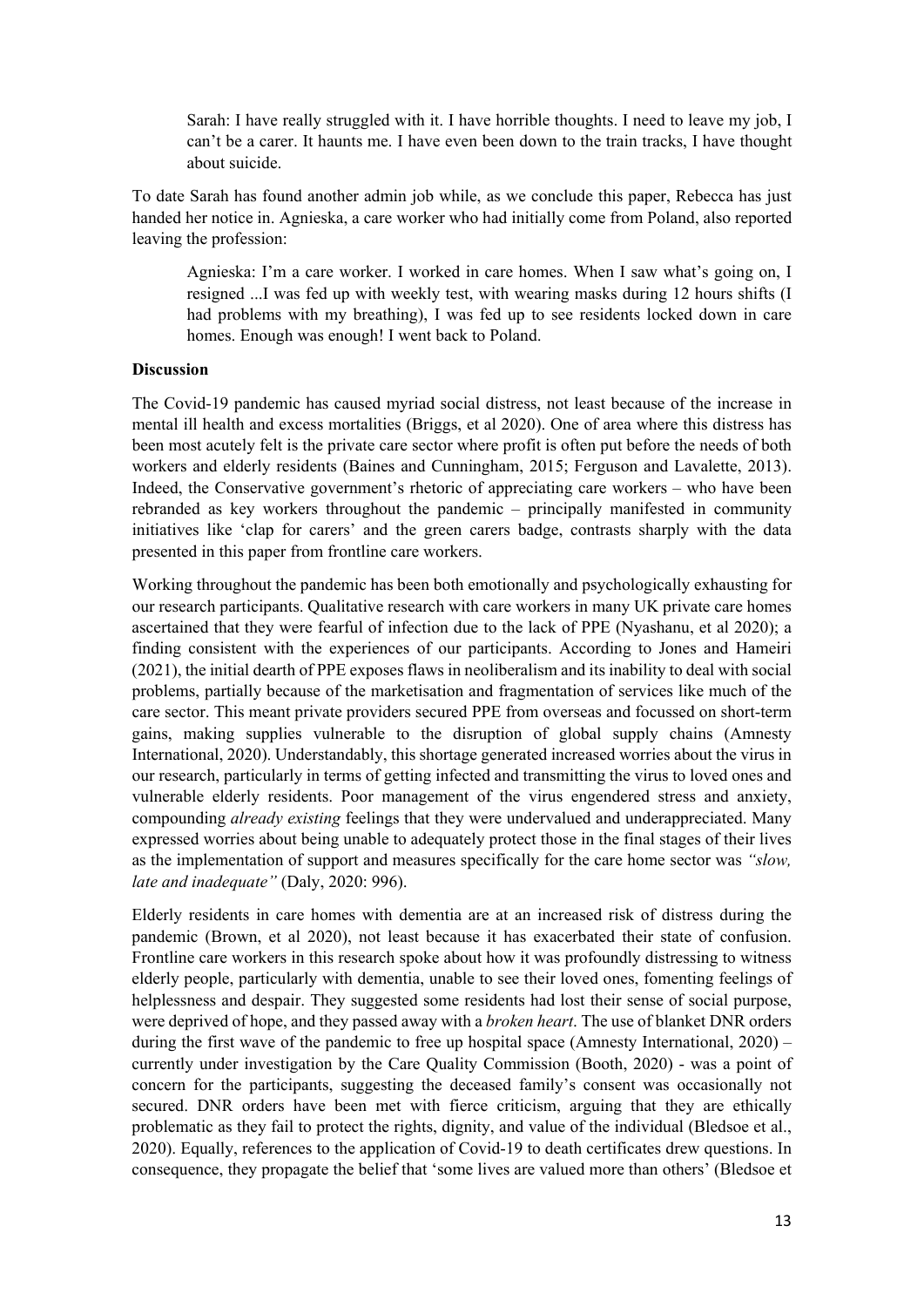al., 2020), potentially serving to mask a care system that was ill-prepared to deal with the pandemic. Placed in this context, many of our research respondents wanted to leave the profession; the damage caused by working through the Covid-19 pandemic had become too difficult to subjectively fathom.

Working long and unsociable hours and often under intense pressure, many of our respondents reported experiencing emotional instability. Some reported crying on a regular basis, feeling a sense of guilt that they were unable to adequately protect and help elderly residents. Our data indicate that our participants were heavily burdened by the governmental failures that have become increasingly characteristic of neoliberal states and which have been laid bare by the Covid-19 pandemic (Daly, 2020; Jones and Hameiri, 2021; Saad-Filho, 2020; Schwab and Malleret, 2020). Indeed, as Jones and Hameiri (2021: 21) have recently argued, the pandemic has provided yet further evidence that neoliberal states *"have clearly become dysfunctional for solving very basic social problems".* An issue exacerbated by neoliberalism's assault upon collectivised institutions and worker's unions. For Streeck (2016: 37), the result for individual citizens is,

...an under-institutionalised way of life...always at risk of being upset by surprise events and unpredictable disturbances and dependent on individuals' resourcefulness...

In essence, individual citizens experience less protection from structural forces and crises. They are expected to become 'resilient' and respond to and manage these by drawing upon their own personal resources (Streeck, 2016). Neoliberalism has shifted responsibility away from 'hollowed out' state institutions and towards a system of diffused regulatory governance that relies upon efficient functioning markets and supply chains of which government retains 'oversight' (Jones and Hameri, 2021). However, in its current post-crash state, neoliberalism is in perpetual crisis, continually kicking problems down the road (Streeck, 2016; Harvey, 2010). An unbalanced, unstable economic system and an increasingly under-institutionalised society were ill-prepared for a global pandemic and this had profound consequences, including for care workers. The feelings of uncertainty and instability generated in the absence of adequate protections for our sample were intensified by the impact upon the mental health of some of their children. It seems that the pandemic and associated failures of governance, have led to the *exacerbation* of more precarious conditions within this branch of the care sector more broadly (Daly, 2020; Davis, et al 2015).

The, so far, successful distribution of approved Covid-19 vaccines within the UK will hopefully lessen the impact and severity of future waves of infection, particularly during the winter months of 2021 and 2022. There is, however, potential danger should the various issues outlined in this article remain un-addressed. As we have outlined, the evidence points strongly towards the slow diminishment of the adult care sector in the recent period and the growing precarity of its workforce even prior to the pandemic. As our data indicates, the impact of the Covid-19 pandemic upon an already under-resourced sector and its workers has proved devastating; and the experiences of our, albeit small, sample of participants is further evidence of this. The personal resilience of beleaguered staff and residents has suffered with each wave of the virus and each round of government intervention. The cumulative weight on their shoulders has manifested in heightened levels of stress, anxiety, trauma and death. Our data suggests that facile blandishments and tokenistic gestures are inadequate substitutes for a fundamental reconsideration of the core issues at the heart of the care sector, both in terms of its structure of provision and conditions of employment.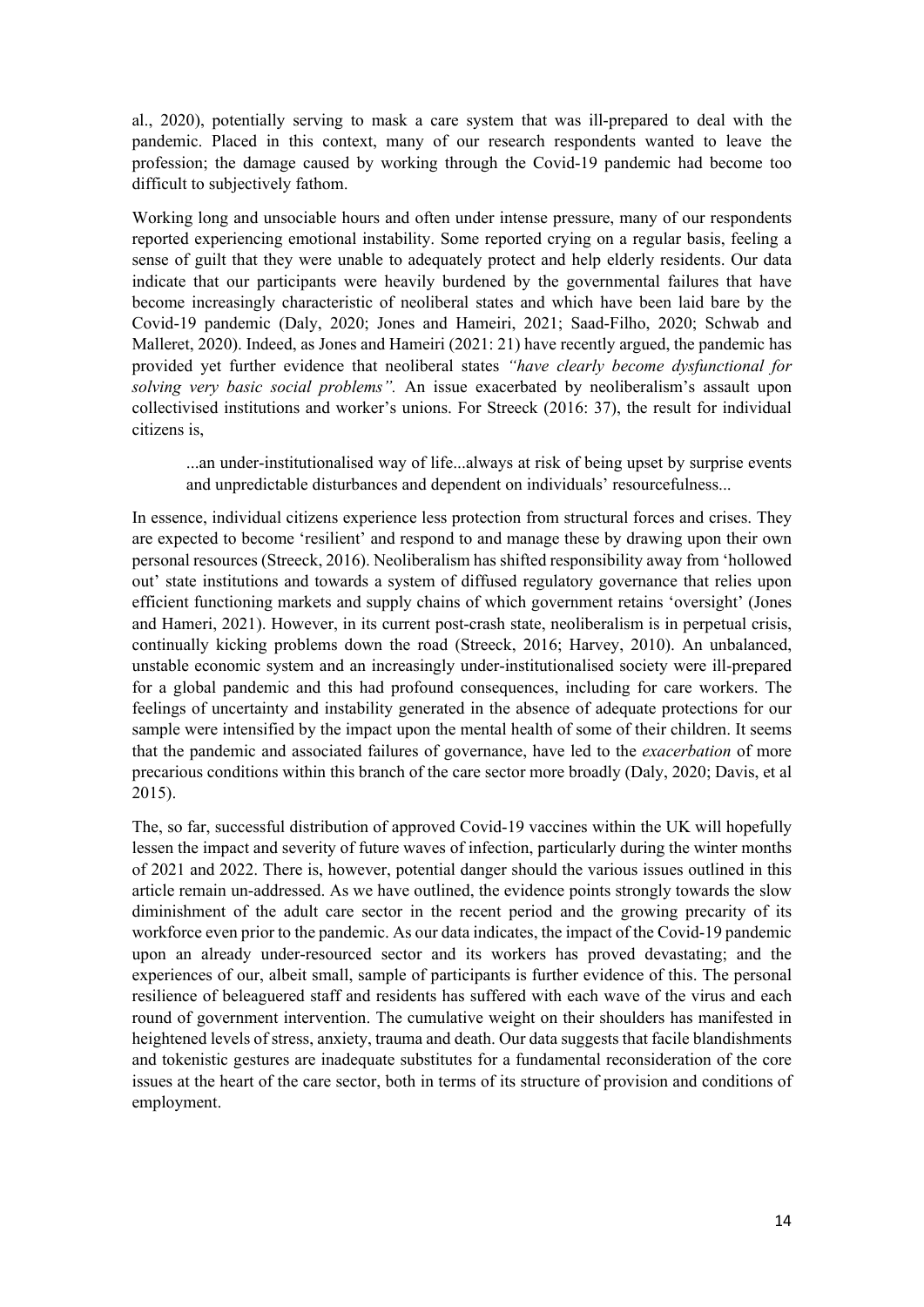## **References**

Amnesty International (2020) As If Expendable: The UK Government's Failure to Protect Older People in Care Homes During the Covid-19 Pandemic.

Baines, D & Cunningham, I (2015) Care work in the context of austerity. Competition & Change. 19(3): 183-193.

BBC (2020) 'Coronavirus: Boris Johnson criticised over 'cowardly' care home comments',  $7<sup>th</sup>$ July 2020, cited online at <https://www.bbc.com/news/uk-politics-53315178>

Bledsoe, T Joela, J Deep, D & Sulmasy, L (2020) Universal Do-Not-Resuscitate Orders, Social Worth, and Life-Years: Opposing Discriminatory Approaches to the Allocation of Resources During the COVID-19 Pandemic and Other Health System Catastrophes. Annals of Internal Medicine. 17(3): 230-232.

Booth, R. (2020) 'Inquiry begins into blanket use in England of 'Do Not Resuscitate' orders' in The Guardian,  $12^{th}$  October 2020, cited online on  $14^{th}$  April 2021 at [https://www.theguardian.com/world/2020/oct/12/inquiry-begins-into-blanket-use-in-england-of](https://www.theguardian.com/world/2020/oct/12/inquiry-begins-into-blanket-use-in-england-of-covid-do-not-resuscitate-orders)[covid-do-not-resuscitate-orders](https://www.theguardian.com/world/2020/oct/12/inquiry-begins-into-blanket-use-in-england-of-covid-do-not-resuscitate-orders)

Briggs, D Ellis, A Lloyd, A & Telford, L (2020) New hope or old futures in disguise? Neoliberalism, the Covid-19 pandemic and the possibility for social change. International Journal of Sociology and Social Policy. 40(9/10): 831-848.

Brown, E Kumar, S Rajjio, T Pollock, B & Mulsant, B (2020) Anticipating and Mitigating the Impact of the COVID-19 Pandemic on Alzheimer's Disease and Related Dementias. American Journal of Geriatric Psychiatry. 28(7): 712-721.

Carter, P. (2016) *Operational Productivity and Performance in English NHS Acute Hospitals: Unwarranted Variations.* Independent Report for the Department of Health. Accessed from <https://www.gov.uk/government/publications/productivity-in-nhs-hospitals>

Costello, H., Cooper, C., Marston, L. and Livingston, G. (2020) Burnout in UK care home staff and its effect on staff turnover: MARQUE English national care home longitudinal study. *Age and Ageing.* 49(1) 74-81.

Cunningham, I. (2016) Non-profits and the 'hollowed out' state: The transformation of working conditions through personalizing social care services during an era of austerity. *Work, Employment and Society.* 30(4) 649-668.

Daly, M (2020) COVID-19 and care homes in England: What happened and why? Social Policy Administration. 54(7): 985-998.

Davis J Lister J Wrigley D (2015) *NHS For Sale: Myths, Lies & Deception*. London: The Merlin Press Ltd.

Ferguson, I & Lavalette, M (2013) Crisis, austerity and the future(s) of social work in the UK. Critical and Radical Social Work. 1(1): 95-110.

Fisher, D. (2021) *'You Never Know What You Could Walk Into': The Perceptions and Experiences of Adult Social Care Workers in Teesside, North-East England.* Unpublished PhD Thesis, Teesside University.

Gordon, A., Goodman, C., Achterberg, W., Barker, R., Burns, E., Hanratty, B. et al. (2020) 'Commentary: COVID in Care Homes – Challenges and Dilemmas in Healthcare Delivery' in Age and Ageing, Vol 49 (5): 701–705.